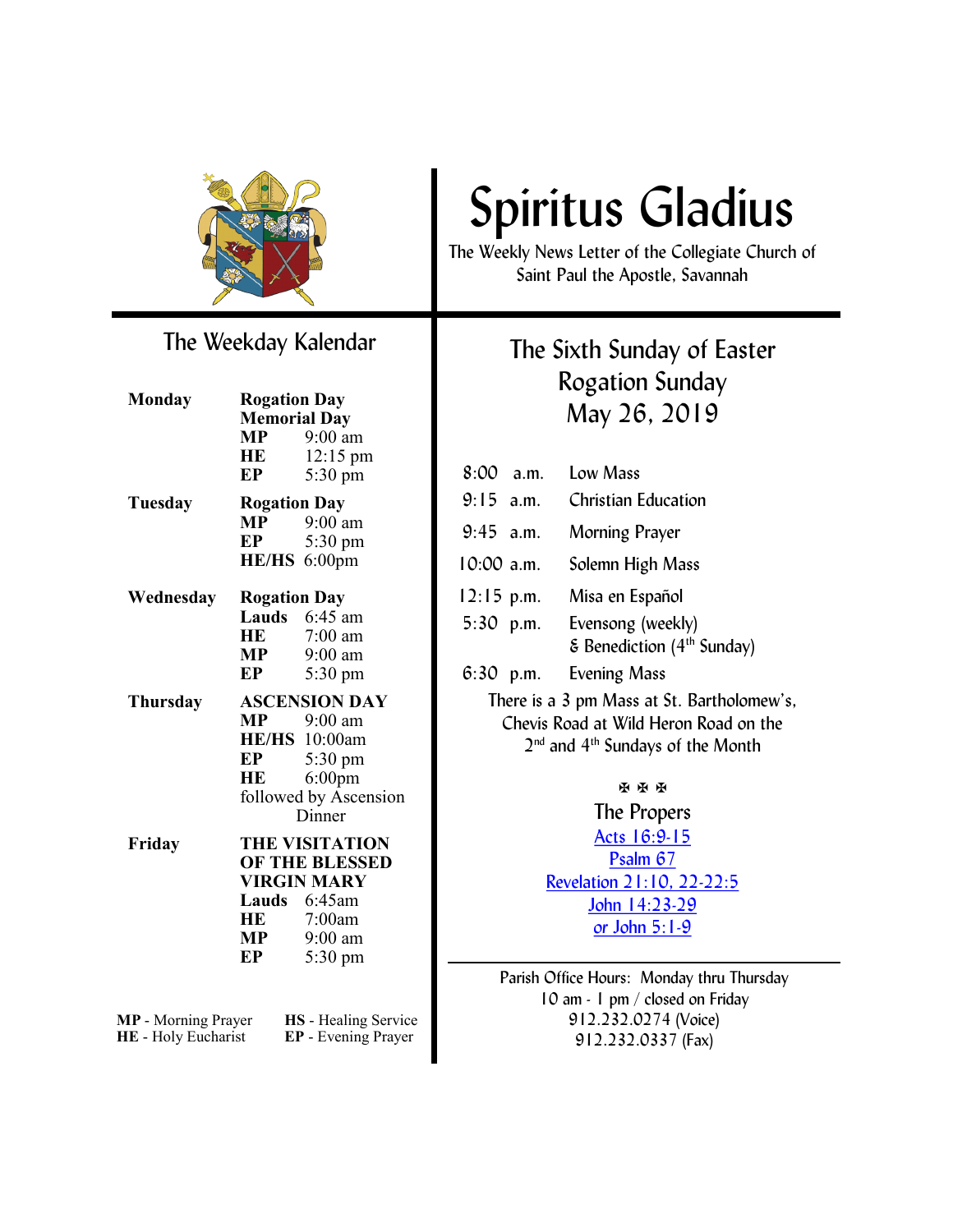## REFLECTIONS

Dear Sisters and Brothers in Christ:

Standing is the basic posture of worship. Standing is about respect, attention and readiness. Any other posture is a temporary departure from the norm of standing before the Lord. That is why to a lesser extent we sit and kneel.

When we sit during the liturgy, it is usually to allow us to listen more attentively or to reflect in silence without the distraction of bearing all our weight on our two feet. When we "take a load off our feet" we must be careful that we are not lulled into sleep or inattention. The major drawback to sitting is that in our culture it is the posture of passivity and entertainment. By it we risk adopting the posture of an audience, which is 180 degrees from what we are called to be when we engage in the worship of God.

Likewise, kneeling is a postured used in the liturgy which has strong associations with repentance and penance as well as adoration and private prayer. A historical rule of thumb which I use is that kneeling is the posture of private prayer and standing the posture of public prayer. In public prayer I take part in the redemptive power of the Church as the Ark of Salvation. In private prayer I acknowledge that I am both a servant and someone in need of grace. Both kinds of prayer are necessary for my growth in the pilgrim life of Christ.

For most of the history of the Church the buildings where we gathered for public worship were open spaces with a few benches on the side for the sick and the infirm. They were not designed to encourage sitting or kneeling. In the west pews were not widely used until the late Middle Ages and even more so after the Reformation, when the emphasis shifted to the importance of preaching. Classic Eastern Christian Church buildings still do not provide pews for the majority of the faithful. The canons of the Council of Nicea, which gave us the Creed we use each Sunday, directs that during the Great Fifty days of Easter no one should kneel. Properly speaking kneeling has never needed the aid of furniture. As a posture of a servant or someone in need it is most powerful when used at the rare public moments that emphasize our common need to adore our Creator and more fully access the redemptive power of God. So, while sitting and kneeling are part of how we do liturgy in our culture, neither should be seen as the normal posture of public worship.

Liturgy means "work of the people". Our postures are an important part of our "liturgical" prayer. It is important that we don't let habit be the only response that informs the way we worship. Consequently, it is quite possible that at different points in the liturgy we will see a variety of postures depending upon necessity and physical abilities. Ultimately what matters is when we gather for the Eucharist, the principal act of Christian worship, or some other form of common prayer we do so as pilgrims. People ready to journey. Working to be less encumbered by the cares of the world and reaching for ways to better accommodate to the vision of the Kingdom in our lives and the life of the world. Ultimately, we are a people on the move, on our feet, not yet at ease! **WWIII**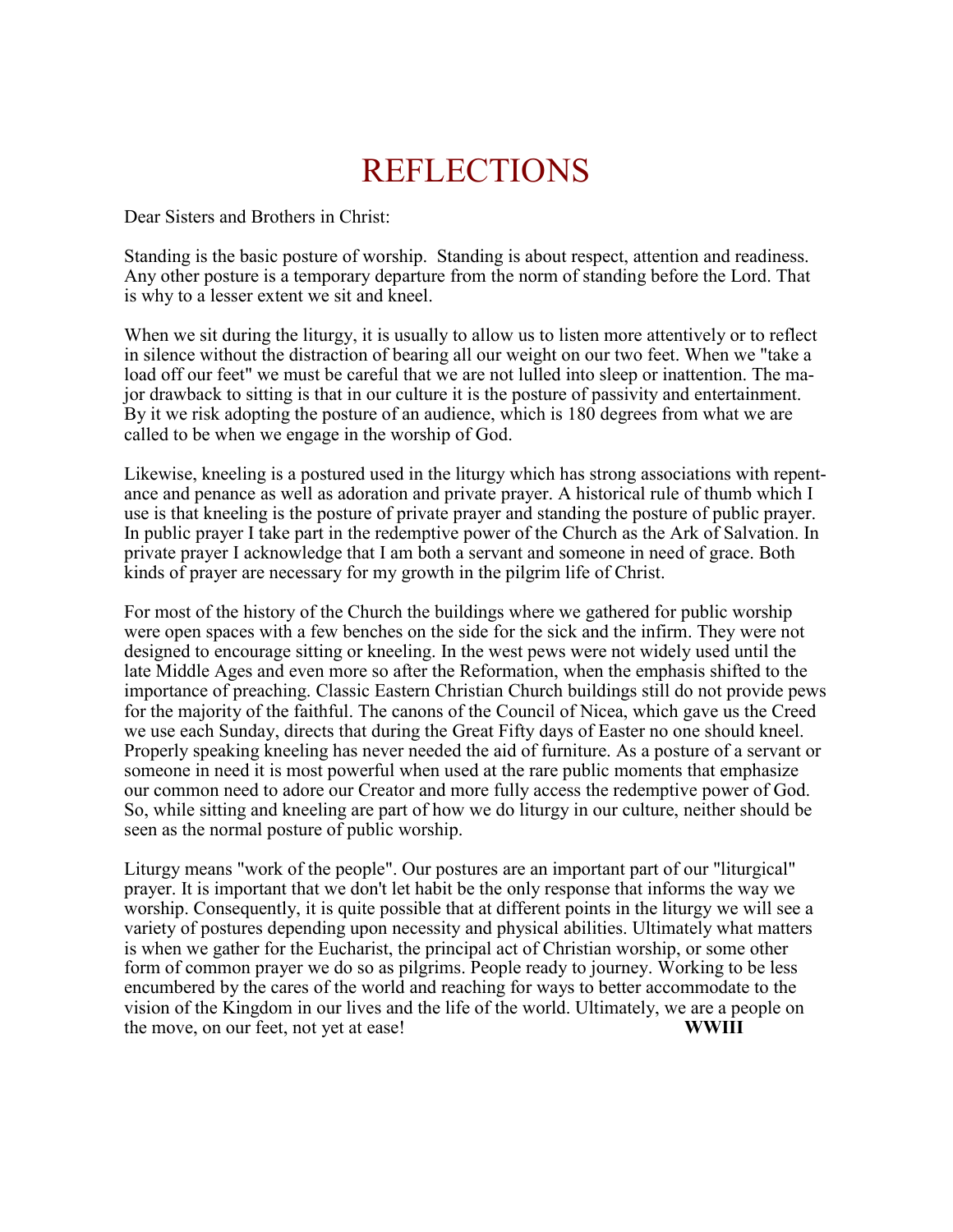### Parish News and Events  $_{9:00pm}$  in the Parish Hall.

### **Hymns & Music for Easter 6:**

Hymns: 518, 537, Anthem: If Ye Love Me Doxology 490,405

#### **Tutors needed**

We are starting a Latino Youth Choir that will rehearse on Thursday afternoons after school. In addition to rehearsal and a snack, we are hoping to provide homework help while we wait for parents to come pick up their children. Please speak with Grace Downs if interested.

**Coffee Hour: T**he sign-up for Coffee Hour Hosts for April through May is now available on Sign-up Genius.**[https://tinyurl.com/](https://tinyurl.com/y5ekbvlb) [y5ekbvlb](https://tinyurl.com/y5ekbvlb)** Thank you for your support of this important ministry.

#### **Chair Yoga**

Heather Downs leads a chair yoga group in the Parish Hall every Monday at 10:30am. If you are interested, just bring your mat and show up!

#### **Facilities Use**

If you are wanting to use any part of the church for a meeting or a group, please complete a Facilities Use Form available from the Church office so that your event may be placed on the main calendar, your space reserved, and appropriate preparations/clean-up can be arranged.

#### **Drumfolk Shout + Music Society**

will host the film "Traces of the Trade" followed by a discussion and Drumfolk session on Friday, May 24th from 6:00pm until

#### **Transitional Deacon Ordinations**

St. Paul's will host ordinations to the Transitional Diaconate at 10:30 am on Saturday, May 25th for Bradley Varnell (St. George's, Savannah), Brad Bates (St. Mark's, Brunswick), and Kyle Carswell (Epiphany, Savannah). All are invited!

#### **Ascension Day Dinner**

The Feast of the Ascension is Thursday, May 30th. There will be Mass at 6:00pm followed by the Ascension Dinner. There is a sign-up sheet on the board in Bishop Brady Hall. Please plan to join us!

#### **Parish Picnic**

The annual Parish Picnic will be held on the Feast of Pentecost, June 9th, at Captain Butler's following the 10:00am Mass. Maps are available in the Narthex and in the Parish Hall.

#### **Giving Statements:**

Giving statements are available in the Narthex. If you do not find yours, please contact Ben Head.

#### **Recycle your plastic bags**

Do you have plastic grocery bags piling up at your house? Please bring them to the church and recycle them by placing them in the container outside Deacon Sue's office. We need them for many things including Back-pack Buddies.